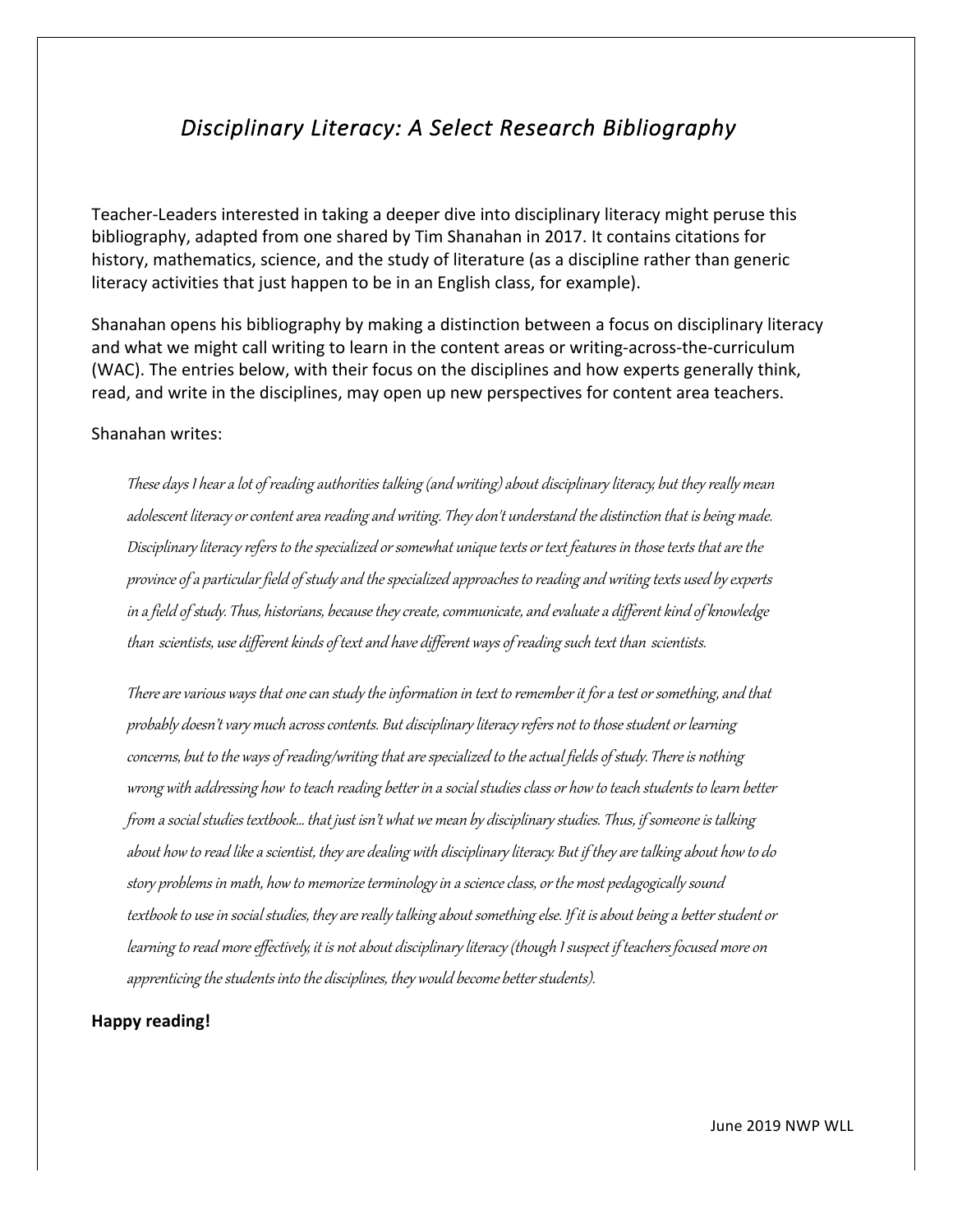## **Disciplinary Literacy Bibliography**

Akkus, R., Gunel, M., & Hand, B. (2007). Comparing an inquiry-based approach known as the science writing heuristic to traditional science teaching practices: Are there differences. *International Journal of Science Education, 29*, 1745-1765.

Amos, L. B. (2014). *Disciplinary literacy in action: Epistemological resources for reasoning with domain-specific texts in history and the social sciences disciplines.* Unpublished doctoral dissertation, Northwestern University, Evanston, IL.

Anderson, J. R. (1983). *The architecture of cognition.* Hillsdale, NJ: Lawrence Erlbaum Associates.

Anthony, R. J., Tippett, C. D., & Yore, L. D. (2010). Pacific Crystal project: Explicit literacy instruction embedded in middle school science classrooms. *Research In Science Education, 40*, 45-64.

Anzai, Y. (1991). Learning and use of representations for physics expertise. In K. A. Ericsson & J. Smith (Eds.) *Toward a General Theory of Expertise - Prospects and Limits* (pp. 64-92). New York, NY: Cambridge University Press.

Ashby, R., & Lee, P.J. (1987). Children's concepts of empathy and understanding in history. In C. Portal (Ed.), *The history curriculum for teachers*. London, England: Falmer Press.

Bazerman, C. (1985). Physicists reading physics: Schema-laden purposes and purpose-laden schema. *Written Communication, 2*, 323.

Bazerman, C. (1998). *Shaping written knowledge: The genre and activity of the experimental article in science.* Madison, WI: University of Wisconsin Press.

Berland, L. K., & Reiser, B. J. (2009). Making sense of argumentation and explanation. *Science Education*, *93*(1), 26- 55.

Brozo, W.G., Moorman, G., Meyer, C., & Stewart, T. (2013). Content area reading and disciplinary literacy: A case for the radical center. *Journal of Adolescent and Adult Literacy, 56*(5) 353-357.

Burke, K.A., Greenbowe, T.J., & Hand, B.M. (2006). Implementing the science writing heuristic in the chemistry laboratory, *Journal of Chemical Education, 83*(7), 1032-1038.

Cavagnetto, A. R. (2010). Argument to foster scientific literacy: Areview of argument interventions in K-12 contexts. *Review of Educational Research, 80,* 336-371*.*

Chapman, S. C. (2015). *Disciplinary literacy: A study of the cognitive, social, and semiotic practices of disciplinary experts.* Unpublished dissertation, University of Florida.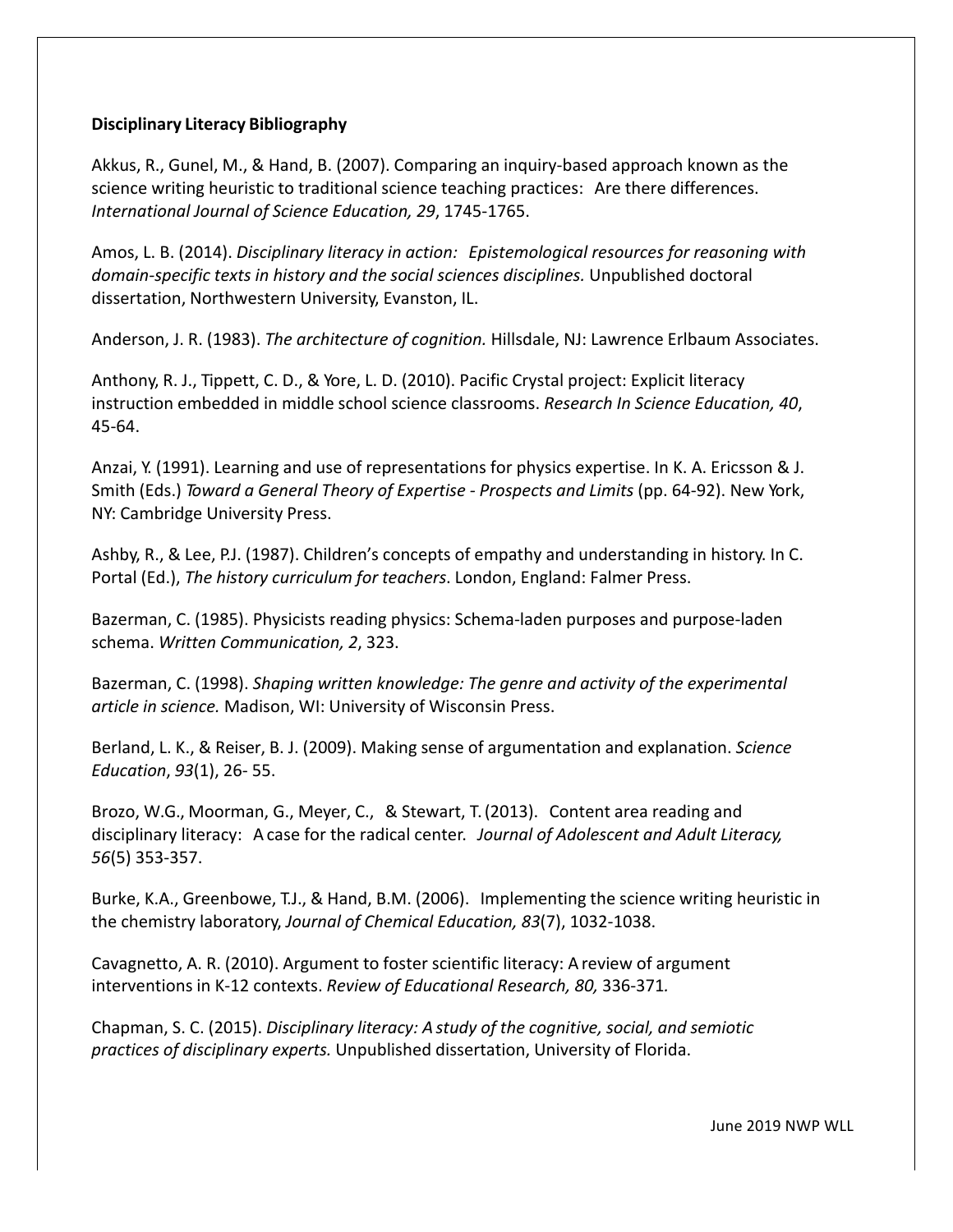Cherner, T., Kelley, A., & Norris, M. (2015). Disciplinary literacy: Teaching students to read as historians. Chapter In T.N. Turner, J. Clabough, & W. Cole (Eds.), *Getting at the core of the Common Core with social studies* (pp. 153-166). Charlotte, NC, US: IAP Information Age Publishing.

de La Paz, S. (2005). Historical reasoning instruction and writing strategy mastery in culturally and academically diverse middle school. *Journal of Educational Psychology, 97*, 139-156.

de La Paz, S., Ferretti, R., Wissinger, D., Yee, L., & MacArthur, C. (2012). Adolescents' disciplinary use of evidence, argumentative strategies, and organizational structure in writing about historical controversies. *Written Communication, 29,* 412-454.

de La Paz, S., & Wissinger, D.R. (2015). Effects of genre and content knowledge on historical thinking with academically diverse high school students. *Journal of Experimental Education, 83,* 110-129.

Drew, S. V., Olinghouse, N. G., Faggella-Luby, M.W., & Megan E. (2017). Framework for disciplinary writing in science Grades 6–12: A national survey. *Journal of Educational Psychology, 109,* 935-955.

Driver, R., Newton, P., & Osborne, J. (2000). Establishing the norms of scientifc argumentation in classrooms. *Science Education, 84*, 287-312.

Duhaylongsod, L., Snow, C., E., Selman, R., l., & Donovan, M.S. (2015). Toward disciplinary literacy: dilemmas and challenges in designing history curriculum to support middle school students. *Harvard Educational Review, 85*, (4), 587-608.

Dunkerly-Bean, J., & Bean, T.W. (2016). Missing the "Savoir" for the "Connaissance": Disciplinary and content area literacy as regimes of truth. *Journal of Literacy Research, 48, 448*-475.

Faggela-Luby, M.N., Graner, P.S., Deshler, D.D., & Drew, S.V. (2012). Building a house on sand: Why disciplinary literacy is not sufficient to replace general strategies for adolescent learners who struggle. *Topics in Language Disorders, 32,* 69-84.

Felton, M., & Kuhn, D. (2001). The development of argumentive discourse skill. *Discourse Processes, 32*(2 & 3), 135-153.

Ford, M.J., & Wargo, B. M. (2012). Dialogic framing of scientific content for conceptual and epistemic understanding. *Science Education, 96*(3) 369-391.

Foster, T. C. (2003). *How to read literature like a professor.* New York: Harper.

Greene, S. (1994). The problem of learning to think like a historian: Writing history in the culture of the classroom. *Educational Pscyhologist, 29*(2), 89-96.

Halliday, M.A.K. (2004). *The Language of Science*. London: Continuum.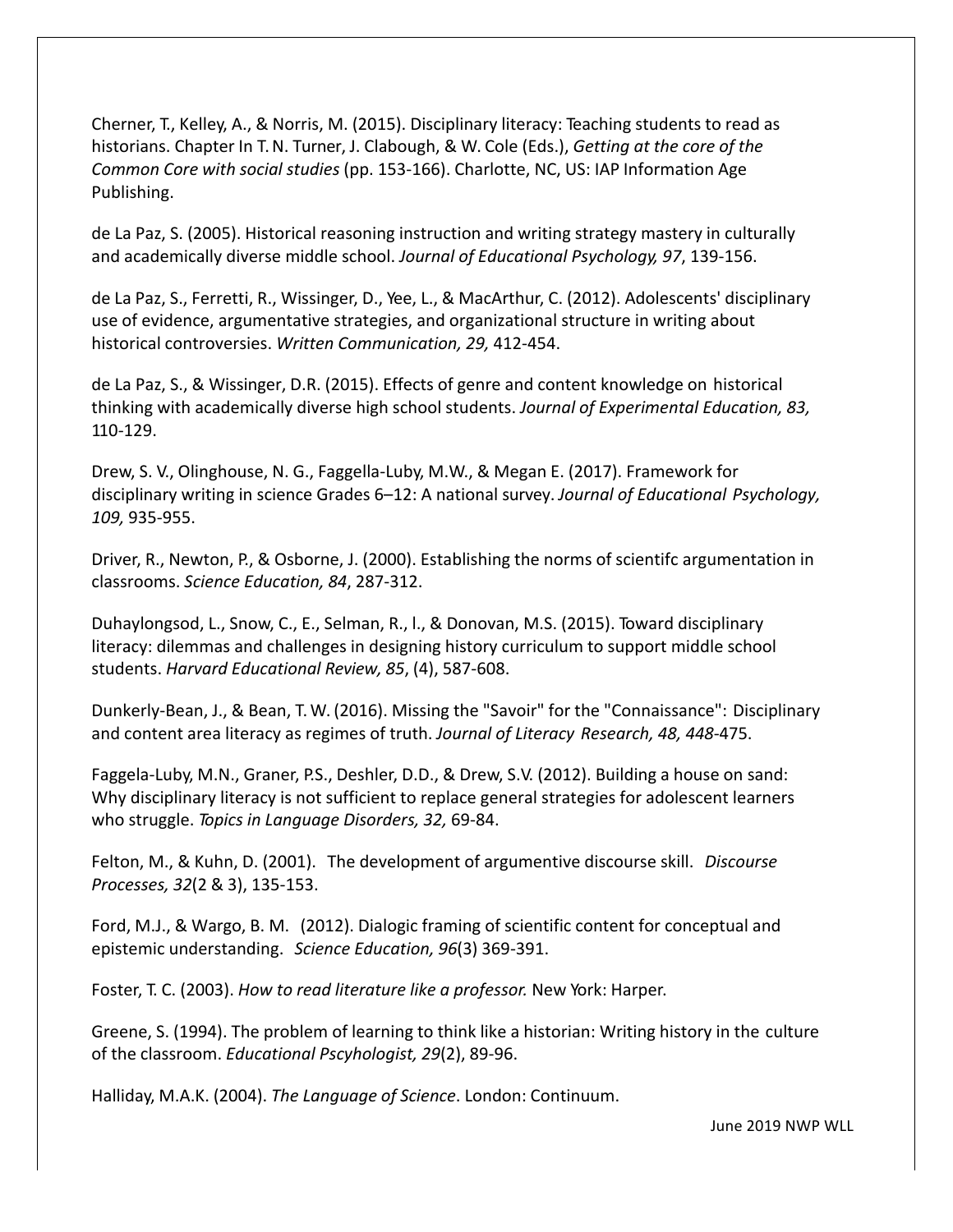Halliday, M. A. K., & Martin, J. R. (1993). *Writing science: Literacy and discursive power.* Pittsburgh: University of Pittsburgh Press.

Hand, B. (1999). A writing-in-science framework designed to enhance science literacy. *International Journal of Science Education, 21*, 1021–1035.

Hand, B., Wallace, C., & Yang, E.M. (2004). Using a Science Writing Heuristic to enhance learning outcomes from laboratory activities in seventh? grade science: quantitative and qualitative aspects, *International Journal of Science Education, 26*(2), 131-149.

Hillocks, G., & Ludlow, L.H. (1984). A taxonomy of skills in reading and interpreting fiction. *American Educational Research Journal*, *21*(1), 7-24.

Hynd, C. R., Stahl, S. A., Carr, M., Glynn, Shawn, M. (1998). *Learning from text across conceptual domains.* Mahwah, NJ: Lawrence Erlbaum Associates.

Hynd-Shanahan, C., Holschuh, J.P., & Hubbard, B.P. (2004). Thinking like a historian: College students'reading of multiple historical documents. *Journal of Literacy Research*, *36*, 141-176.

Inglis, M., & Alcock, L. (2012). Expert and novice approaches to reading mathematical proofs. *Journal for Research in Mathematics Education, 43*(4), 358-390.

Jacobson, R. (1987). *Language in literature,* Cambridge, MA: Harvard University Press.

Jetton, T. L, & Shanahan, C. ((Eds.). 2012). *Adolescent literacy in the academic disciplines: General principles and practical strategies.* New York: Guilford Press.

Kerlin, S.C., McDonald, S.P., Kelly, G.J. (2010). Complexity of secondary scientific data sources and students' argumentative discourse. *International Journal of Science Education*, *32*, 1207-1225.

Kuhn, D. (1992). Thinking as argument. *Harvard Educational Review*, 6, 155-179.

Kuhn, D., & Udell, W. (2003). The development of argument skills. *Child Development, 74*, 1245- 1260.

Larkin, J.H. (1983). The role of problem representation in physics. In D. Gentner, & A. Stevens (Eds.), Mental *Models*. Mahwah, New Jersey: Lawrence Erlbaum.

Lee, C. D. (1995). A culturally based cognitive apprenticeship: Teaching African American high school students skills in literary interpretation. *Reading Research Quarterly, 30*(4), 608- 630.

Lee, P. (2005). Putting principles into practice: Understanding history. In M. S. Donovan, & J. D. Bransford (Eds.). *How Students Learn.* Washington, DC: The National Academies Press.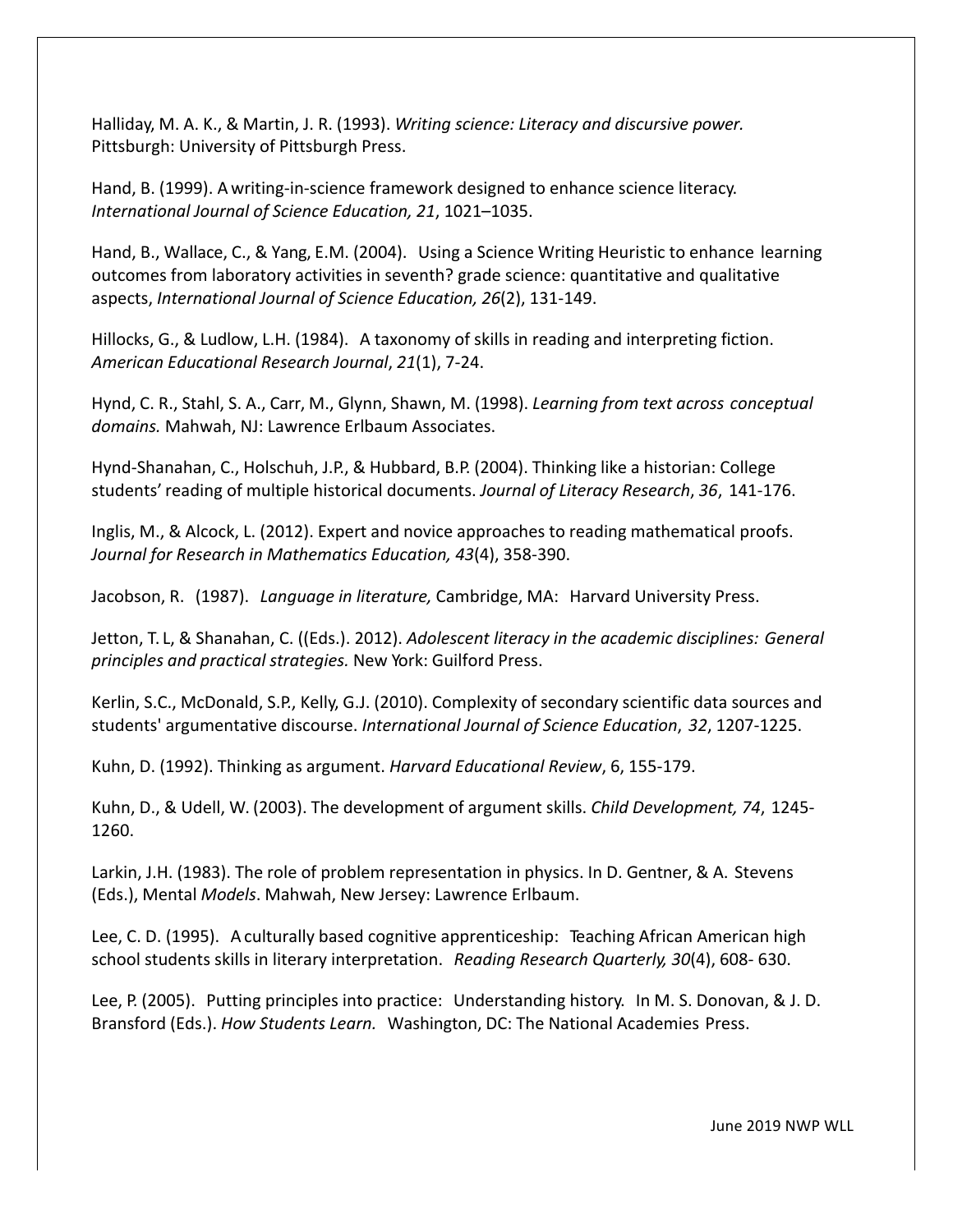Lee, P.J., and Ashby, R. (2001). Empathy, perspective taking and rational understanding. In O.L. Davis Jr., S. Foster, and E. Yaeger (Eds.), *Historical empathy and perspective taking in the social studies*. Boulder, CO: Rowman and Littlefield.

Leinhardt, G., Stainton, C., & Virji, S. M. (1994). Asense of history. *Educational Psychologist, 29*(2), 79–88.

Lemke, J. L. (1998). Multiplying meaning: Visual and verbal semiotics in scientific text. In J.R. Martin & R. Veel (Eds.), *Reading Science* (pp. 87-113). London, UK: Routledge.

Lemke, J. L. (2004). The literacies of science. In W. Saul (Ed.), *Crossing borders in literacy and science instruction: Perspectives on theory and practice*, 33-47. Newark, DE: International Reading Association; Arlington, VA: National Science Teachers Association Press.

Norris, S. P., & Phillips, L. M. (2003). How literacy in its fundamental sense is central to scientific literacy. *Science Education, 87,* 224-240.

O'Brien, D. G., Stewart, R. A., & Moje, E. B. (1995). Why content literacy is difficult to infuse into the secondary school: Complexities of curriculum, pedagogy, and school culture. *Reading Research Quarterly*, *30*(3), 442–463. http://doi.org/10.2307/747625

Peskin, J. (1998). Constructing meaning when reading poetry: An expert-novice study. *Cognition and Instruction*, *16*(3), 235–263.

Peskin, J., Allen, G., & Wells-Jopling, R. (2010). "The educated imagination": Applying instructional research to the teaching of symbolic interpretation of poetry, *Journal of Adolescent & Adult Literacy, 53*(6), 497-508.

Peskin, J. & Wells-Joplin, R. 2012). Fostering symbolic interpretation during adolescence. *Journal of Applied Developmental Psychology, 33*(1), 13-23

Petcovic, H. L., & Libarkin, J. C. (2007). Research in science education: The expert-novice continuum. *Journal of Geoscience Education*,*55*(4), 333-339.

Rabinowitz, P. (1987). *Before reading: Narrative conventions and the politics of interpretation.* Columbus, OH: Ohio State University Press.

Rainey, E.C. (2016). *What does it mean to read literary works? The literacy practices, epistemologies, and instructional approaches of literary scholars and high school English language arts teachers.* Unpublished dissertation, University of Michigan.

Rainey, E.C. (2017). Disciplinary literacy in English language arts: Exploring the social and problem? based nature of literary reading and reasoning. *Reading Research Quarterly, 52, 53*-71.

Reynolds, T., & Rush, L.S. (2017). Experts and novices reading literature: An analysis of disciplinary literacy in English Language Arts. *Literacy Research and Instruction, 56, 199*- 216.

June 2019 NWP WLL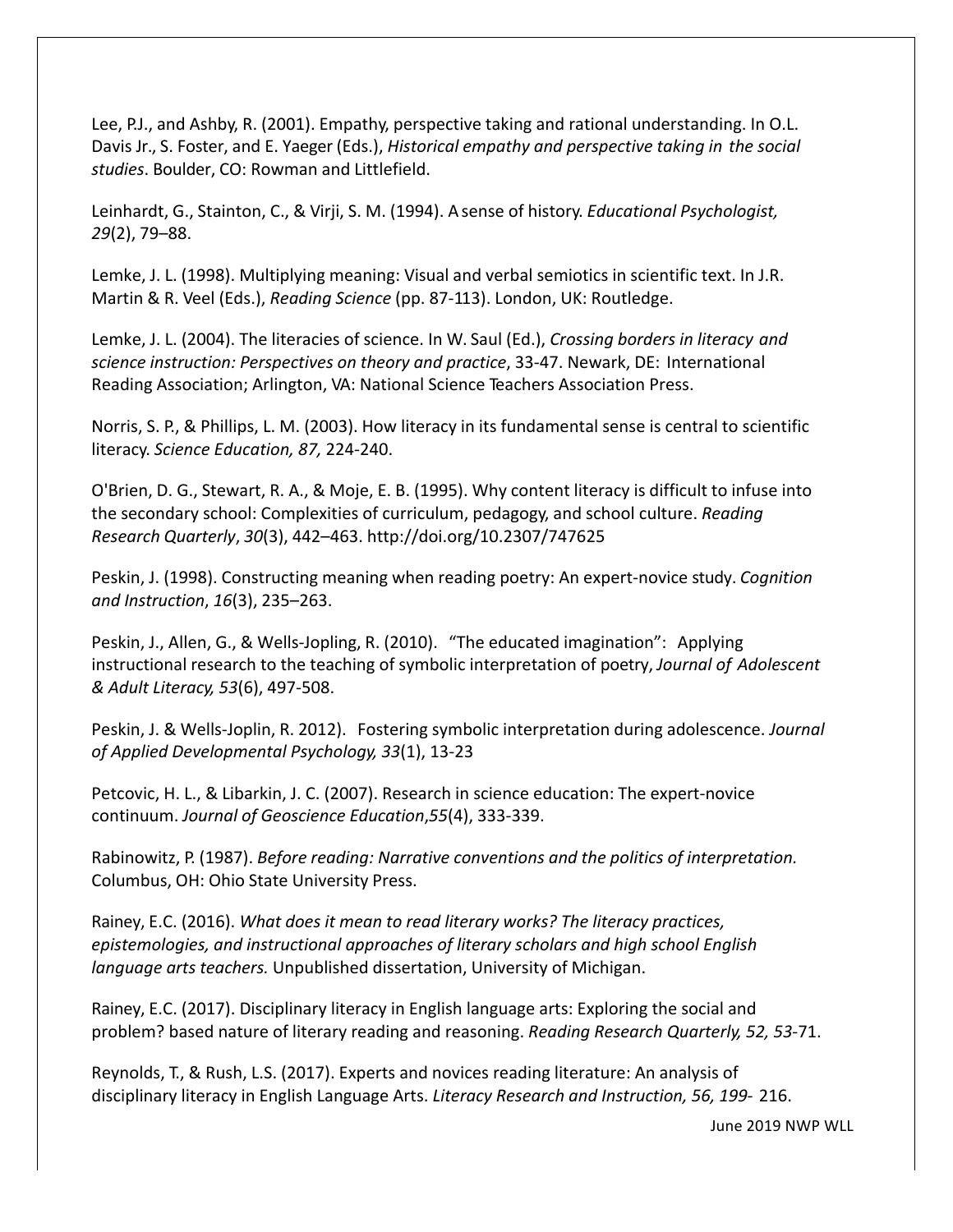Riazzi, A. (1997). Acquiring disciplinary literacy: A social-cognitive analysis of text production and learning among Iranian graduate students of education. *Journal of Second Language Writing, 6,* 105-137.

Rouet, J.-F., Favart, M., Britt, M.A. & Perfetti, C.A. (1997). Studying and using multiple documents in history: Effects of discipline expertise. *Cognition and Instruction, 15,* 85-106.

Shanahan, C., & Shanahan, T. (2015). The what and why of disciplinary literacy. In M.C. Hougen (Ed.), *Fundamentals of literacy instruction & assessment, 6-12.* Baltimore: Paul H. Brookes Publishing.

Shanahan, C., & Shanahan, T. (2018). Disciplinary literacy. In D. Lapp & D. Fisher (Eds.), *Handbook of research on teaching the English Language Arts* (4th ed., pp. 281-308). New York: Routledge. Shanahan, T., & Shanahan, C. (2008). Teaching disciplinary literacy to adolescents: Rethinking content-area literacy. *Harvard Educational Review, 78,* 40–59.

Shanahan, T., & Shanahan, C. (2012). What is disciplinary literacy and why does it matter? *Topics in Language Disorders, 32,* 1-12.

Shanahan, T., & Shanahan, C. (2014). Teaching history and literacy. In K.A. Hinchman & H.K. Sheridan-Thomas (Eds.), *Best practices in adolescent literacy* (pp. 232-248). New York: Guilford Press.

Shanahan, T., & Shanahan, C. (2015). Disciplinary literacy comes to middle school. *Voices from the Middle, 22*(3), 10-13.

Shanahan, T., & Shanahan, C. (2017). Disciplinary literacy: Just the FAQs. *Educational Leadership, 74*(5), 18-22.

Shanahan, Shanahan, & Misichia (2011). Analysis of expert readers in three disciplines: History, mathematics, and chemistry. *Journal of Literacy Research, 43,* 393-429. Shemilt, D. (1987). Adolescent ideas about evidence and methodology in history. In C. Portal (Ed.), *The history curriculum for teachers*. London, England: Falmer Press.

Smith, M.W. (1989). Teaching the interpretation of irony in poetry. *Research in the Teaching of English, 23*, 252-272.

Smith, M. W. (1992). Effects of direct instruction on ninth graders' understanding of unreliable narrators. *Journal of Educational Research, 85*, 339-347.

Spoer, K.T., & Spoer, L.W. (1994). Learning to think historically. *Educational Psychologist, 29,* 71- 77.

Sriraman, B. (2005). Demystifying the mathematicians craft: Chasing the elusive or a researchable commodity? *Mathematical Thinking and Learning, 7,* 171-180.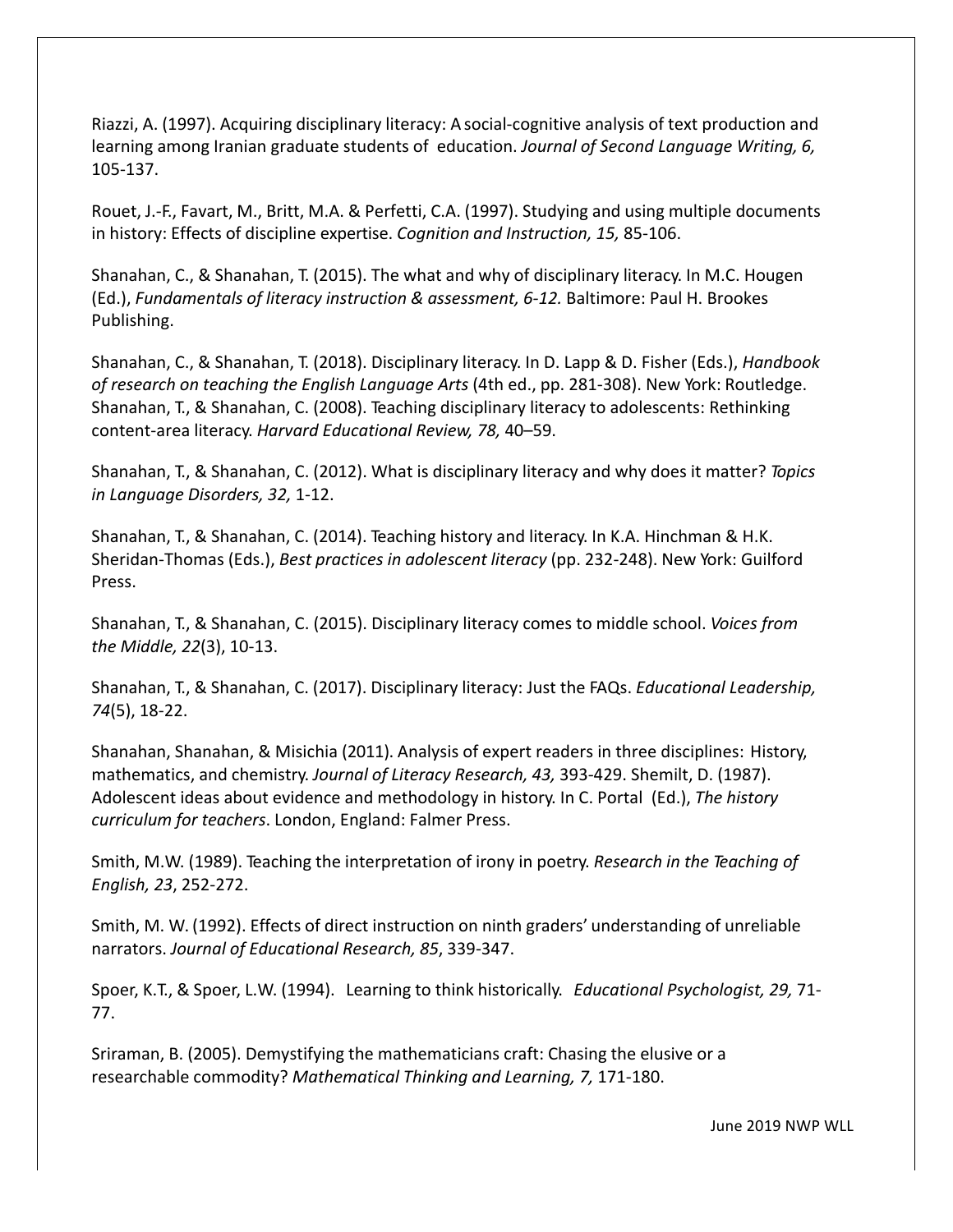Stahl, S. A., Hynd, C. R., Britton, B. K., McNish, M. M., & Bosquet, D. (1996). What happens when students read multiple source documents in history? *Reading Research Quarterly, 31,* 430–456.

Stewart, R. A., & O'Brien, D. G. (1989). Resistance to content area reading: A focus on preservice teachers. *Journal of Reading, 32,* 396-401.

Tall, D. (Ed.). (1991). The psychology of advanced mathematical thinking. In, D. Tall, (Ed.)*Advanced mathematical thinking (pp. 3-24).* NY: Kluwer Academic Publishers. Textual Tools Study Group (2006). Developing scientific literacy through the use of literacy teaching strategies. In R. Douglas *et al.,* (Eds.)*, Linking science and literacy in the K–8 classroom* (pp. 261-285). Washington D.C: National Science Teachers Association.

Van Boekel, M., Lassonde, K. A., O'Brien, E. J., & Kendeou, P. (2017). Source credibility and the processing of refutation texts. *Memory & Cognition, 45,* 168-181.

VanSledright, B. (2002a). Confronting history's interpretive paradox while teaching fifth graders to investigate the past. *American Education Research Journal*, *39,* 1089-1115.

VanSledright, B. (2002b). Fifth graders investigating history in the classroom: Results from a researcher practitioner design experiment. *The Elementary School Journal, 103*, 131-160.

VanSeldright, B. (2002c). *In search of America's past: Learning to read history in elementary school.* New York: Teachers College Press.

Veel, R. (1997). Learning how to mean—scientifically speaking: Apprenticeship into scientific discourse in the secondary school. In F. Christie & J. R. Martin (Eds.), *Genre and institutions: Social processes in the workplace and school* (*pp*. *161-195*). London, UK: Cassell.

Waldrip, B., Prain, V., & Carolan, J. (2010). Using multimodal representations to improve learning in junior secondary science. *Research in Science Education, 40*, 65–80.

Weber, K. (2008). How mathematicians determine if an argument is valid. *Journal for Research in Mathematics Education, 39*, 431-439.

Weber, K., & Mejia-Ramos, J.P. (2011). Why and how mathematicians read proofs: An exploratory study. *Educational Studies in Mathematics, 76*, 329-344.

Weber, K., & Mejia-Ramos, J.P. (2013). The influences of sources in the reading of mathematical text: A reply to Shanahan, Shanahan, and Misischia. *Journal of Literacy Research, 45*, 87-96.

Wignell, P. (1994). Genre across the curriculum. *Linguistics and Education*, *6*, 355-372.

Wiley, J., & Voss, J.F. (1996). The effects of "playing historian" on learning in history. *Applied Cognitive Psychology, 10,* 563-572.